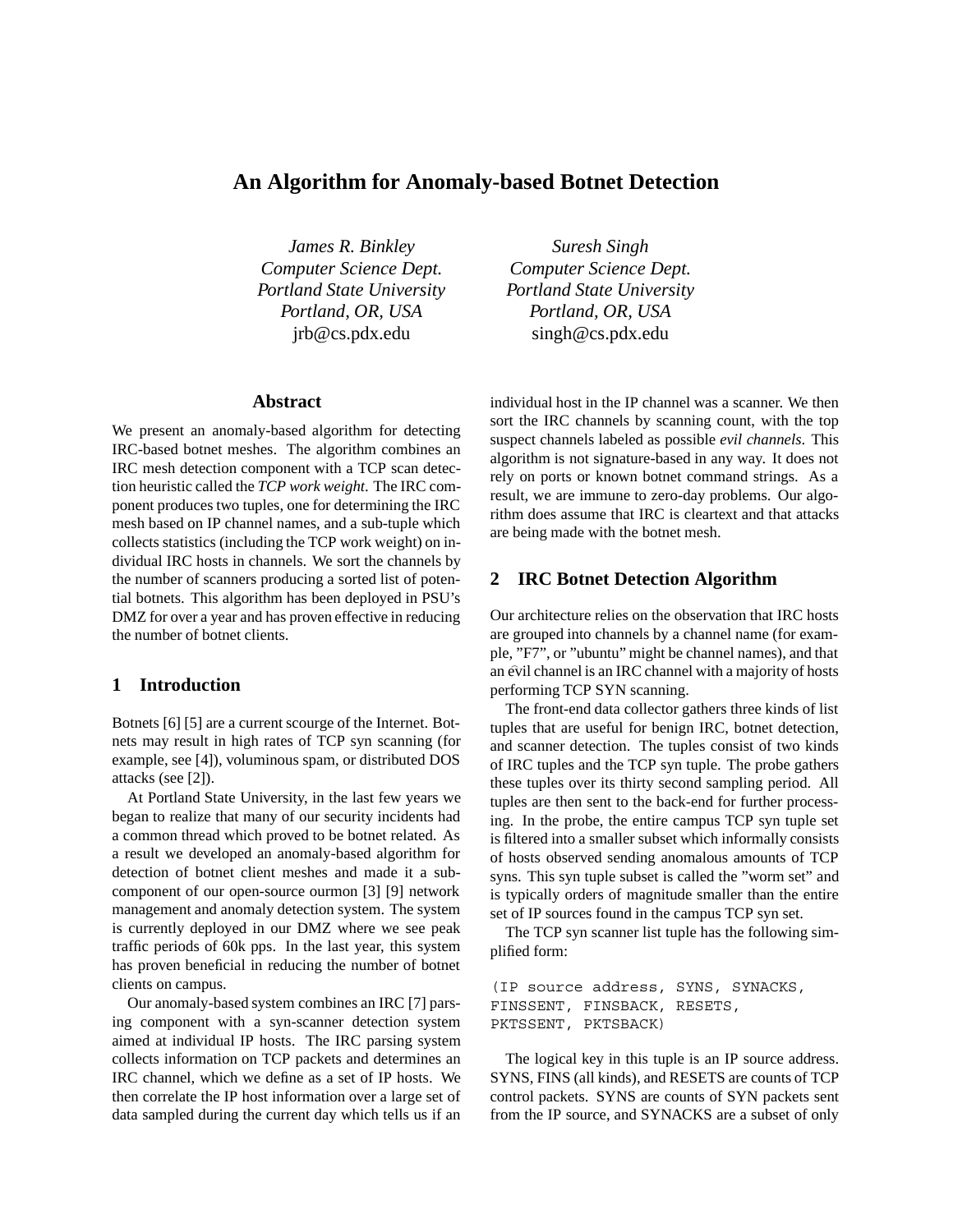those SYNS sent with the ACK flag set. FINS sent both ways are counted. RESETS are counted when sent back to the IP source. The PKTSSENT counts the total packets sent by the IP source. PKTSBACK counts the total pkts returned to the IP source. Other fields exist but are not relevant to this paper. This information is useful for determining what kind of scanning is occurring and often gives a rough network-based indication of the kind of exploit in use.

We define a metric which we call the *TCP work weight*. The *work weight* is easy to compute and is computed by the probe per IP source as follows:

$$
w = (S_s + F_s + R_r)/T_{sr}
$$

It is expressed as a percent. The rough idea is that we take the count of TCP control packets (SYN's plus SYNACKs sent, FIN's sent and RESETS) and divide that count by the total number of TCP packets (T*sr*). Obviously 100% here is a bad sign and implies a true anomaly of some sort. Such a value is typically associated with a scanner or worm although some forms of P2P (and email servers) may have high work weights for shorter periods of time. The IRC module in the probe uses the TCP list as an underlying "tool", and extracts the TCP work weight from it for any IRC host.

We should point out that we have over two years worth of experience with the work weight at this point. We have learned that high work weights with hosts are caused by three possible causes including 1. scanners (typically syn scanners), 2. clients lacking a server for some reason or 3. P2P hosts (usually Gnutella is the application) IP peers. In general scanners are the most common reason for a high work weight. We also know that that the work weight clusters into either high values or low values (say 0..30%). Attackers fall into the higher range. P2P clients on average fall into the lower range.

Typically the average over many samples is of interest. However in the case of IRC we decided to simply take the maximum work weight seen over all the thirty second samples for a day. This is because an otherwise normal host may be ordered remotely to do scanning for a short period of the day. One host by itself in an IRC channel with a high work weight may not be anomalous. However if a channel has ten hosts out of twelve with high work weights suspicion is justified. As a result, work weights associated with IRC channels in our summarization reports are maximum weights seen across all the samples in a daily report.

There are two IRC lists, called the *channel list* and the *node list*. The channel list has the following tuple structure:

```
(CHANNAME, HITS, JOINS, PRIVMSGS,
NOIPS, IP_LIST}
```
The channel name is the case-insensitive IRC channel name extracted from JOIN and PRIVMSG IRC messages by the IRC scanner. The probe's scanner is handcrafted C code that looks at the first 256 bytes of the L7 payload for TCP messages only and extracts IRC tokens for the four kinds of messages of interest. HITS is the total count of JOINS and PRIVMSGS, JOINS and PRIVMSGS are counts of that particular kind of message. NOIPS is the number of IP addresses in the IP LIST, which follows the tuple. Thus a channel tuple gives a key (the channel name) with a few message count statistics and a list of IRC hosts in the channel expressed as IP addresses.

The *node list* gives per IP statistics for any IP address in any IRC channel. Informally a channel may be viewed as a directory, and a host may be viewed as a directory entry (although a host may actually be in more than one channel). The node list has the following tuple structure (not all counters shown):

(IPSRC, TOTALMSG, JOINS, PINGS, PONGS, PRIVMSGS, CHANNELS, SERVERHITS, WW}

The key per tuple is an IP source address. Various message statistics are given including JOIN, PING, PONG, and PRIVMSG counts. The number of observed per host channels is supplied. SERVERHITS indicates the number of messages sent to/from a host. Thus this counter indicates whether a host is acting as an IRC server. The WW (work weight) as mentioned previously is derived from the TCP syn module.

One additional IRC statistic is gathered by the frontend which consists of total counts of the four kinds of IRC messages seen by the probe during the sample period. (This tuple is displayed by the back-end as an RRDTOOL-based graph - due to space limitations we cannot show such a graph in the paper). It shows that IRC is basically a slow phenomenon with only a few messages per second, even though our campus may have 5000 IP hosts active during a day. As a result our IRC evil channel analysis is based on a slower time scale, hours and days.

The IRC tuples are passed to the backend for report generation. The backend program produces an hourly text report (updated on the hour) which is called *ircreport today.txt*. This file is available on the web for analysis. Data in this report is broken up into three major sections including global counts, channel statistics, and per host statistics. Channel statistics and per host statistical sections are further broken up into various sub-reports where data is typically sorted by some key statistic.

We can distinguish the following IRC report subsections:

1. evil channels - channels with too many hosts with a high work weight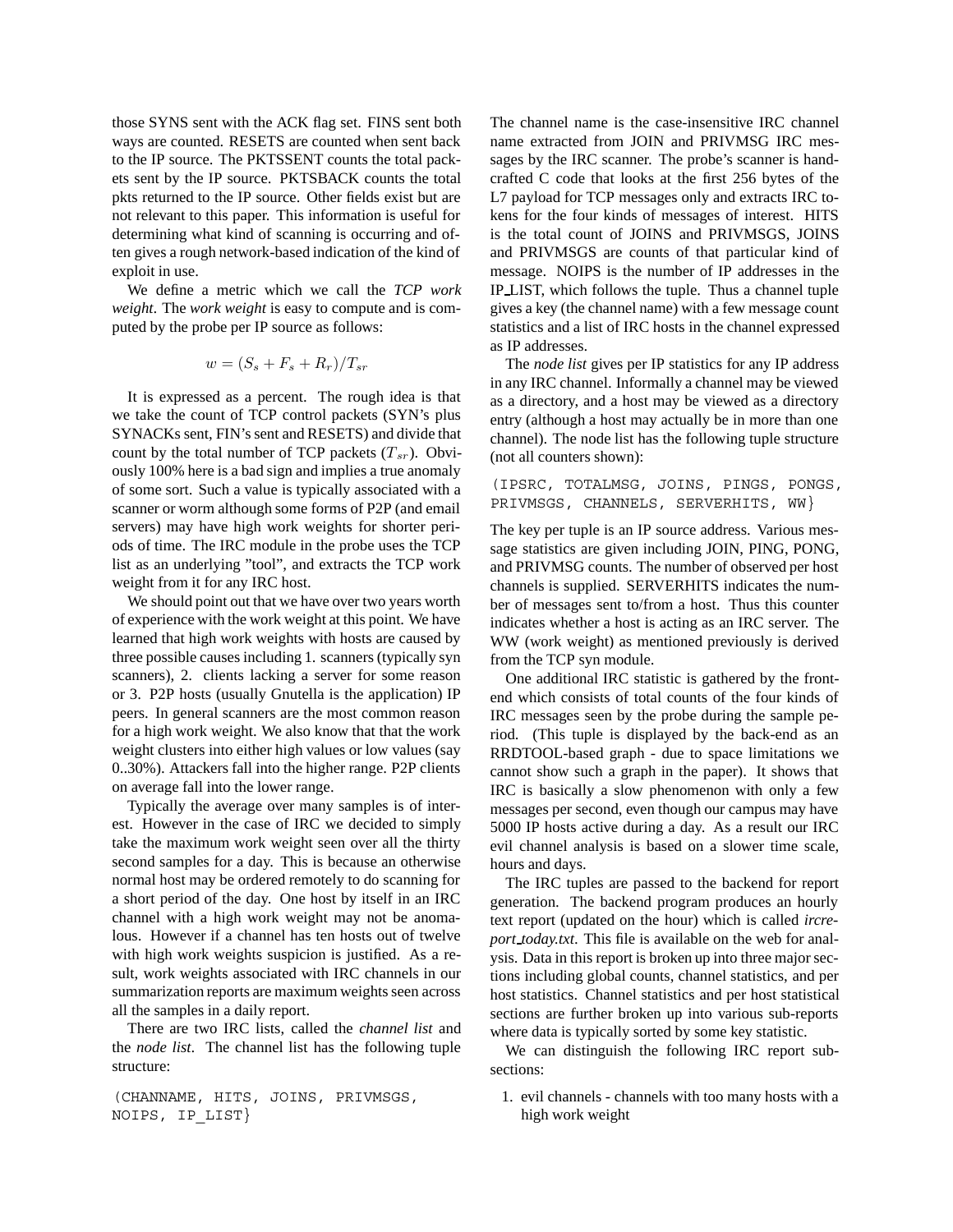- 2. channels sorted by maximum messages.
- 3. channels with host statistics each channel shows the host IP in the channel with host stats.
- 4. servers sorted by max messages hosts that are IRC servers are sorted by max messages.
- 5. hosts with join messages but no privmsgs JOINs only but no data payloads.
- 6. hosts with any signs of worminess hosts with high work weights.

For purposes of illustration in table 1 we look at one benign example which comes from the per channel host statistics section. Counts given for our example were taken from twelve hours of data (since midnight) and are typical for a small IRC chat group.  $1$ 

In our example 1, a channel named "ubuntu" has four hosts in it. Three are local and the server (S) is remote. Total message counts (of the 4 kinds parsed) and JOIN, PING, PONG, and PRIVMSG counts are given. Maxchans is the number of channels seen during the period for that host, and maxworm is the maximum work weight seen. We do not believe this channel based on the above data is "evil".

Now let us see how this data may be correlated to plainly point out anomalous IRC-based botnet behavior.

#### **3 Botnet Examples**

Let us look at three examples which illustrate the operation of our algorithm. Table 2 gives us three items from our evil channel report. The purpose of this selection is to illustrate, on the one hand, the effectiveness of our algorithm in detecting evil channels while on the other hand showing some borderline cases that require additional analysis (e.g., examining port reports) First, we present a botnet client mesh. By definition, the server is off-campus and a few hosts have been captured oncampus to become part of the botnet. We look at two subsections of the hourly IRC report to find our evil channel which is named "F7". We look at our evil channel sort, and discover that F7 shown in table 2 is named as a channel in that list and occupies a high rank in the list.

Channel F7 is high in the evil channel list simply because it has 4 out of 6 hosts with high work weights. The "evil" flag at the end of the column is set to E if a potential evil channel has more than 1 anomalous host. Next we look at the report sub-section which breaks host statistics out for the channel F7.

In table 3 we see the part of the report that shows hosts in a channel. In channel F7, we have one remote server and five infected local hosts. Four of those hosts have very high maximum work weights. We know from experience with the work weight (and also by looking at logs from both Ourmon and other systems) that the hosts are performing SYN scanning. Ourmon logs for the syn tuple will typically show that the hosts in question have been performing scanning aimed at Microsoft exploits on port 445 (typically lsass-based exploits, for example, see [4]).

We have used ngrep in the past to prove beyond a shadow of a doubt that examples like our F7 botnet client are indeed malign. At this point in time, we no longer feel the need to use a tool like ngrep to prove that ourmon has detected an evil mesh. However the reader might desire to see such proof and in addition ngrep can still be very useful as an aid in host forensics. For example, one may be able to gather valuable clues about the exploit used. An ngrep sent from a local client to the server in question (net2.1) showed messages like the following:

```
# ngrep -q host net2.1
T net1.1:1053 -> net2.1:30591 [AP]ˆ
  PRIVMSG #F7 :[Lsass]: Fuxed IP: net1.2
```
Here we see a report from a bot client back to the server that host net1.2 has been exploited. The exploit used is also mentioned.

The other two examples in table 2 are not evil channels. s3reporter is a IRC game (which is why all participating IP addresses are marked as servers) for which we sometimes get a high work weight. However, since the high work weight is associated with a remote host (see table 3), we do not consider it further. The third example has a local IP host with a high work weight which implies evil channel. However, this is a borderline case (with only one client) where the high work weight may be because of software glitches (e.g., meetingmaker loss of server causes this type of bot-like behavior) or a p2p outage of some sort. These types of channels require additional analysis where we need to examine port reports in more detail. Some of the specifics that we look for include, for example,

- *•* L3/L4 dst counts of unique L3 and L4 destinations. This can suggest whether a host is traversing IP destinations or ports or both.
- *•* EWORM a flag system to indicate if traffic exists that is 2-way or if network errors exist. E.g., E and R indicate ICMP errors or RESETS returned to the host. O indicates a lack of FINS. M indicates no non-control packets returned.

<sup>&</sup>lt;sup>1</sup>All IP addresses have been changed and are represented as symbolic addresses. In addition the reader should note that our current output format is simply an ASCII report. However we represent it here in tabular format.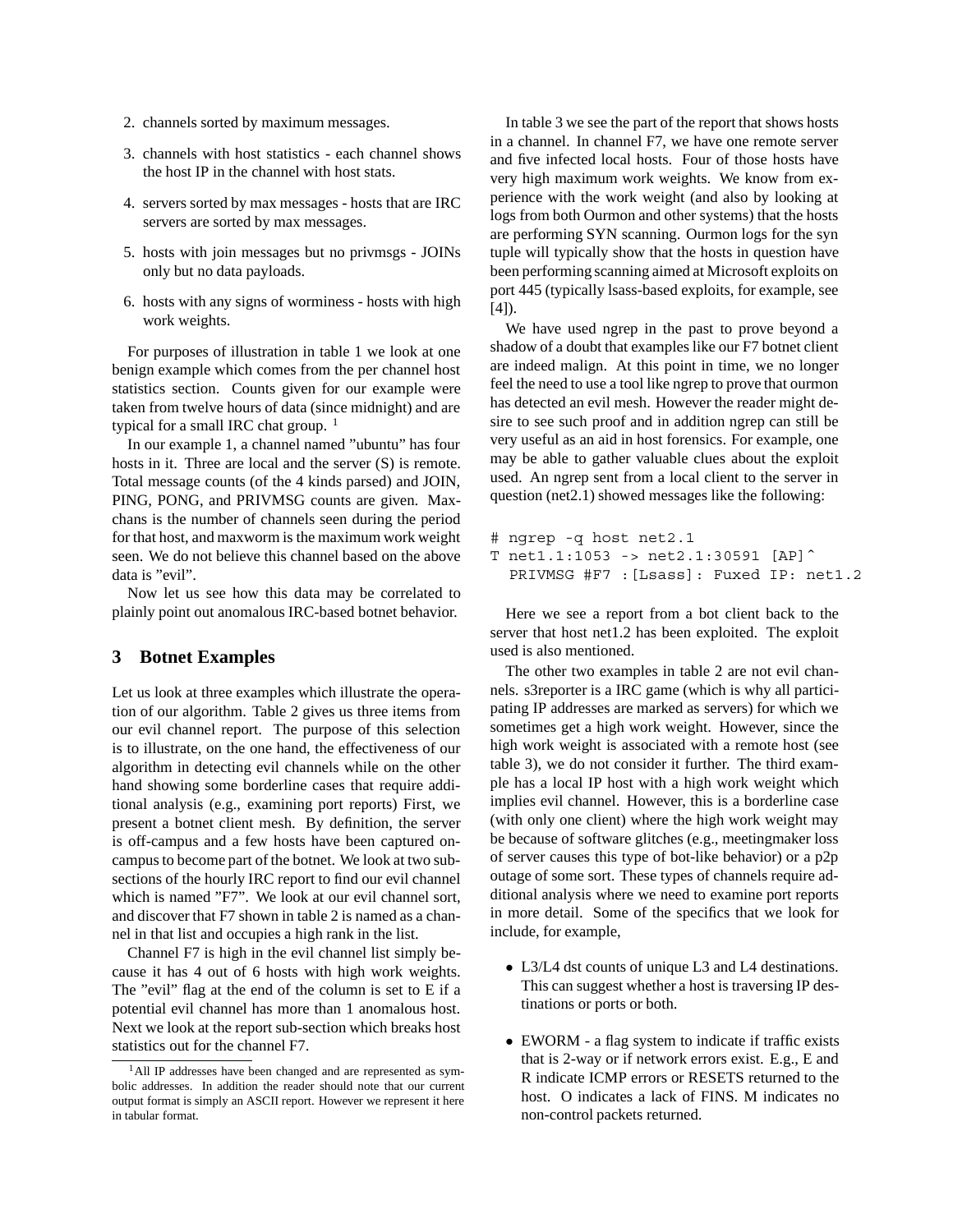| channel/ip         | tmsg  | tioin | tping | tpong | tprivmsg | maxchans | maxworm | server |
|--------------------|-------|-------|-------|-------|----------|----------|---------|--------|
| ubuntu/net1.host1  | 11598 | 1282  | 912   | 1910  | 6494     |          |         |        |
| ubuntu/net1.host2  | 7265  | 938   | 619   | 622   | 5086     |          |         |        |
| ubuntu/net1.host3  | 17218 | 1926  | 4123  | 4100  | 7069     |          | 37      |        |
| ubuntu/net2, host1 | 28152 | 3222  | 3913  | 3904  | 17113    |          |         |        |

Table 1: Benign IRC Channel - Channel/Host Report

Table 2: Malign and normal IRC Client Botnet - Evil Channel Report

| channel     | msgs | 101 <sub>ns</sub> | privmsgs | ipcount | wormyhosts | ev <sub>1</sub> |
|-------------|------|-------------------|----------|---------|------------|-----------------|
|             | 18   | 19                | QQ       |         |            | E               |
| s3reporter  | 259  | رے                | .234     |         |            | Е               |
| thespicebox |      |                   | ι.       |         |            | E               |

Table 3: Malign and Benign Channels - Channel/Host Report

| $channel$ ip       | tmsg  | tjoin          | tping | tpong | tprivmsg | maxchans       | maxworm | server |
|--------------------|-------|----------------|-------|-------|----------|----------------|---------|--------|
| F7/net1.1          | 1205  | 24             | 377   | 376   | 428      |                | 42      | H      |
| F7/net1.2          | 113   | 6              | 39    | 43    | 25       |                | 96      | H      |
| F7/net1.3          | 144   | $\overline{2}$ | 60    | 61    | 21       |                | 94      | H      |
| F7/net1.4          | 46    | 3              | 12    | 14    | 17       |                | 90      | H      |
| F7/net1.5          | 701   | 2              | 343   | 345   | 11       |                | 90      | H      |
| F7/net2.1          | 1300  | 19             | 587   | 593   | 101      |                | 16      | S      |
| s3reporter/net1.1  | 3949  | 25             | 844   | 846   | 2234     |                | 5       | S      |
| s3reporter/net2.1  | 6899  | 36             | 794   | 794   | 5275     | 2              | 90      | S      |
| s3reporter/net3.1  | 4525  | 21             | 704   | 702   | 3098     | $\overline{2}$ | 19      | S      |
| thespicebox/net1.1 | 3106  | 101            | 433   | 661   | 1911     | 2              | 83      | H      |
| thespicebox/net2.1 | 10943 | 373            | 1828  | 2037  | 6705     | 4              | 43      | S      |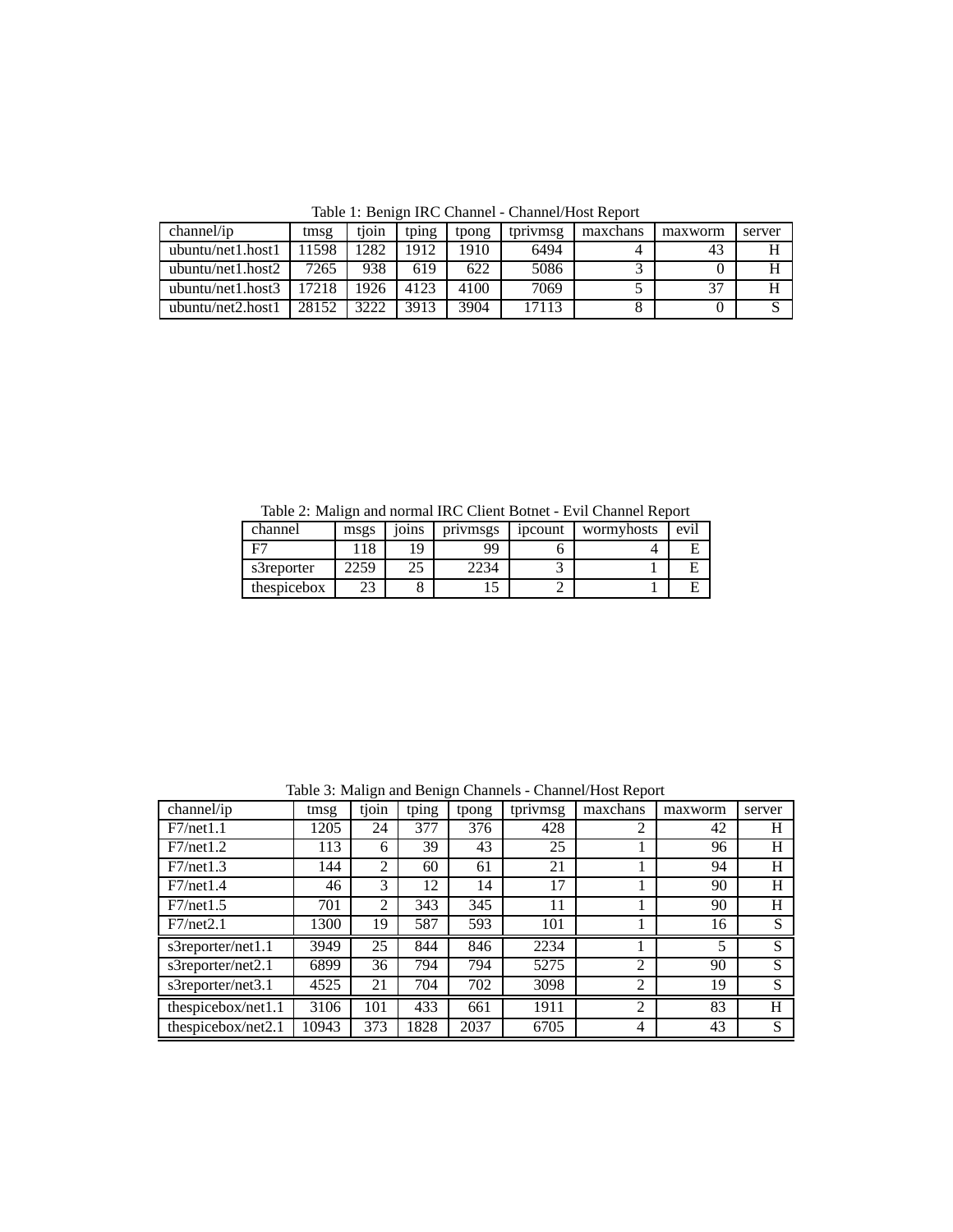• Sampled destination ports sometimes help to characterize the nature of the attack. For example, given that in our network we know that Microsoft file share ports are blocked, scanning of port 139 and 445 is deeply suspicious. In addition nearly all of our bot clients caught in the last year were scanning those ports.

Thus, in the end, while out algorithm clearly shows the presence of evail botnets, for many boderline cases, we need to resort to additional analysis.

## **4 Related Work**

In general the academic literature on botnet detection is sparse. Furthermore we are not aware of any other anomaly-based system for detection of botnets. Known techniques include honeynets and IDS systems with signature detection. Honeynets [6] or darknets might be distributed [1] or local and can certainly prove beneficial in terms of providing information about botnet technology. However they may not be easily deployed in a commercial environment and do not necessarily help with the question of whether host X has worm Y. Knowledge of useful signatures and behavior of existing botnet systems is another venue for detection. The paper [2] presents a good introduction to botnets and analyzes botnet architecture. An open-source system like snort [8] can be used for detection of known botnets.

The problem with signatures is of course one may lack the required signature for a bot known elsewhere, or a bot may be new to the world, locally unknown, or changed, thus defeating previously known signatures. Anomaly detection on the other hand may detect such a system. Problems with anomaly detection can include detection of an IRC network that may be a botnet but has not been used yet for attacks, hence there are no anomalies. As our technology depends on hackers actually launching attacks, there is no guarantee that we can detect every infected system. One can also argue that anomaly detection is "too late". It is certainly better to detect an initial attack with a signature when it first occurs and get an exploited system fixed before it is used for spam or denial of service attacks. We believe signatures and anomaly detection are often complimentary and should not be viewed as somehow competitive. All of these techniques (honeypot, IDS, and anomaly detection) can be useful and provide slightly different set of information.

# **5 Conclusion**

In this paper we have presented our current system for bot anomaly detection. We discussed how we combined TCP-based anomaly detection with IRC tokenization and IRC message statistics to create a system that can clearly detect client botnets and how also gross statistical measures can easily reveal bot servers. This system is currently deployed in our network and works well.

The white paper [5] calls for systems to detect botnets via more robust detection means. We believe our current anomaly-based detection system is an advance in the art, but it could be easily defeated by simply using a trivial cipher to encode the IRC commands. As a result we would lose information about mesh connectivity. On the other hand we believe that detection and correlation of attacking meshes of hosts is a valuable contribution. Our current system should be made more general in terms of attacks and include email and DOS attack indicators. For future work, we intend to pursue an anamoly-based algorithm that will work only with layer 3 and layer 4 statistics.

#### **References**

- [1] M. Bailey, E. Cooke, F. Jahanian, J. Nazario, and D. Watson, The Internet Motion Sensor: A Distributed Blackhole Monitoring System. *In Proceedings of the Network and Distributed Security Symposium*, San Diego, CA, January 2005.
- [2] P. Barford, V. Yegneswaran, An Inside Look at Botnets, *Special Workshop on Malware Detection, Advances in Information Security*, Springer Verlag, 2006
- [3] J. Binkley, B. Massey, Ourmon and Network Monitoring Performance. *Proceedings of the Spring 2005 USENIX Conference, Freenix track*, Anaheim, April 2005.
- [4] CERT Advisory CIAD-2004-10 Multiple Vulnerabilities in Microsoft Products http://www.cert.org/advisories/ ciad-2004-10.htm, April 2004.
- [5] E. Cooke, F. Jahanian, and D. McPherson, The zombie roundup: Understanding, detecting and disrupting botnets. *In Proceedings of Usenix Workshop on Stepts to Reducing Unwanted Traffic on the Internet (SRUTI '05)*, Cambridge, MA, July 2005.
- [6] The Honeynet Project and Research Alliance. Know Your Enemy, Tracking Botnets. http://honeynet.org/papers/bots, March 2005.